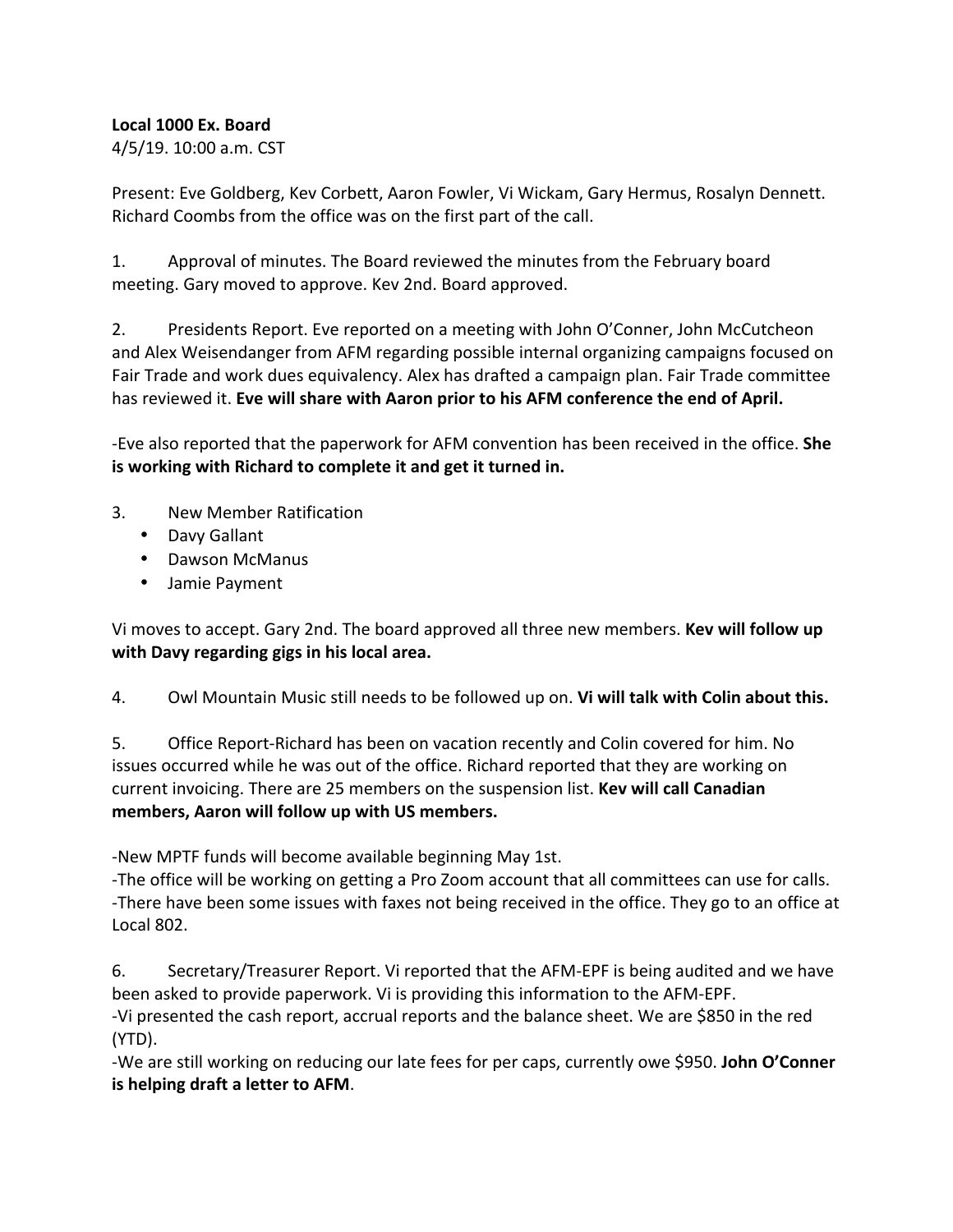-Vi presented the list of members who have been and are currently receiving ER funds. The board approved writing off \$250 of Reggie Harris's account and all of the others who owe money. 

7. Eve reported that Debra Cowan will be our buckstopper at SERFA. She will host a SFZ room, make a presentation and answer questions at the "booth".

8. FARM will be October 24-27th. Aaron will be the buckstopper at this event.

9. FAI will be in New Orleans in 2020. Hotel room blocks are now available. The Ex. Board will meet prior to the conference, January 21-22, 2020. Conference dates are January 22-26, 2020. 

10. Communication Committee- no report.

11. Canadian Report- Kev is working with Vi on updating the website with changes that **affect Canadian Artists**. P2 visa process is changing again. **Kev is working with Eve to get** current information to those affected by these changes. CFM is gathering information that we **can put in our newsletter and FB page.** 

12. Subbing Agreement- We did not get to this agenda item at our last face-to-face meeting. **Kev is working with Vi on getting this onto L1K letterhead and then put on our website.** We will let our members know about this through a variety of distribution methods.

13. Si Kahn suggested at our last membership meeting regarding starting a mentorship program. Eve will continue to work on this. We need someone who will help oversee this **project.**

Next meeting is scheduled for May 9th at 9:00 am CST.

Adjourned at 11:30 CST

Submitted by Aaron Fowler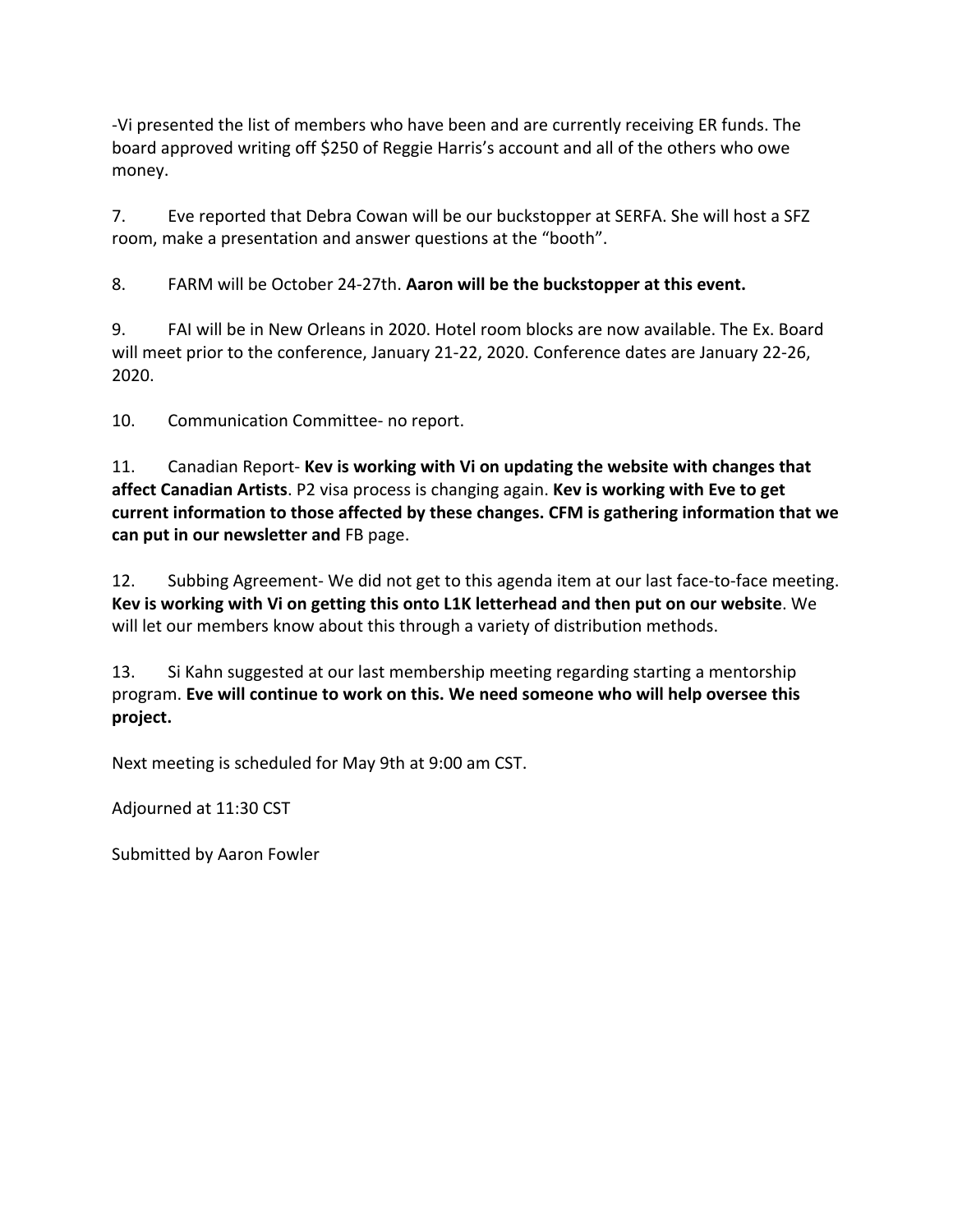# Local 1000, AFM

### BALANCE SHEET

As of March 31, 2019

|                                   | <b>TOTAL</b>       |                    |               |  |  |  |
|-----------------------------------|--------------------|--------------------|---------------|--|--|--|
|                                   | AS OF MAR 31, 2019 | AS OF MAR 31, 2018 | CHANGE        |  |  |  |
|                                   |                    | (PY)               |               |  |  |  |
| <b>ASSETS</b>                     |                    |                    |               |  |  |  |
| <b>Current Assets</b>             |                    |                    |               |  |  |  |
| <b>Bank Accounts</b>              |                    |                    |               |  |  |  |
| 1000 Cash                         | 0.00               | 0.00               | 0.00          |  |  |  |
| 1005 "199"                        | 0.00               | 0.00               | 0.00          |  |  |  |
| 1010 Amalgamated Bank - primary   | 5,232.84           | 2,491.08           | 2,741.76      |  |  |  |
| 1011 Actors Federal Credit Union  | 0.00               | 0.00               | 0.00          |  |  |  |
| 1015 Amalgamated Savings ERF      | 5,240.05           | 3,830.23           | 1,409.82      |  |  |  |
| 1020 Greenfield Savings           | 0.00               | 0.00               | 0.00          |  |  |  |
| 1025 Petty Cash                   | 100.00             | 100.00             | 0.00          |  |  |  |
| 1081 Astoria Bank - closed        | 0.00               | 0.00               | 0.00          |  |  |  |
| 1082 Astoria ERF - Acct CLOSED    | 0.00               | 0.00               | 0.00          |  |  |  |
| Total 1000 Cash                   | 10,572.89          | 6,421.31           | 4,151.58      |  |  |  |
| <b>Total Bank Accounts</b>        | \$10,572.89        | \$6,421.31         | \$4,151.58    |  |  |  |
| <b>Accounts Receivable</b>        |                    |                    |               |  |  |  |
| 3400 Accounts Receivable          | 22,842.88          | 26,944.89          | $-4,102.01$   |  |  |  |
| 3405 Loans Receivable             | 0.00               | 0.00               | 0.00          |  |  |  |
| <b>Total Accounts Receivable</b>  | \$22,842.88        | \$26,944.89        | $$ -4,102.01$ |  |  |  |
| <b>Other Current Assets</b>       |                    |                    |               |  |  |  |
| 1900 Undeposited Funds            | 0.00               | 492.50             | $-492.50$     |  |  |  |
| 1950 To/From EB Members           | 0.00               | 0.00               | 0.00          |  |  |  |
| Payroll Refunds                   | 84.00              |                    | 84.00         |  |  |  |
| <b>Uncategorized Asset</b>        | $-169.58$          |                    | $-169.58$     |  |  |  |
| <b>Total Other Current Assets</b> | $$ -85.58$         | \$492.50           | $$ -578.08$   |  |  |  |
| <b>Total Current Assets</b>       | \$33,330.19        | \$33,858.70        | $$ -528.51$   |  |  |  |
| <b>Fixed Assets</b>               |                    |                    |               |  |  |  |
| 2000 Fixed Assets                 |                    |                    |               |  |  |  |
| 2005 Computers                    | 0.00               | 0.00               | 0.00          |  |  |  |
| 2006 Banjo                        | 0.00               | 0.00               | 0.00          |  |  |  |
| <b>Total 2000 Fixed Assets</b>    | 0.00               | 0.00               | 0.00          |  |  |  |
| <b>Total Fixed Assets</b>         | \$0.00             | \$0.00             | \$0.00        |  |  |  |
| <b>Other Assets</b>               |                    |                    |               |  |  |  |
| 3000 Other Assets                 |                    |                    |               |  |  |  |
| 3015 Bad Debt                     | 0.00               | 0.00               | 0.00          |  |  |  |
| 3030 Employee Advances            | 0.00               | 0.00               | 0.00          |  |  |  |
| 3410 Loans Receivable             | 3,067.50           | 3,685.50           | $-618.00$     |  |  |  |
| <b>Total 3000 Other Assets</b>    | 3,067.50           | 3,685.50           | $-618.00$     |  |  |  |
| <b>Total Other Assets</b>         | \$3,067.50         | \$3,685.50         | $$ -618.00$   |  |  |  |
| <b>TOTAL ASSETS</b>               | \$36,397.69        | \$37,544.20        | $$ -1,146.51$ |  |  |  |

LIABILITIES AND EQUITY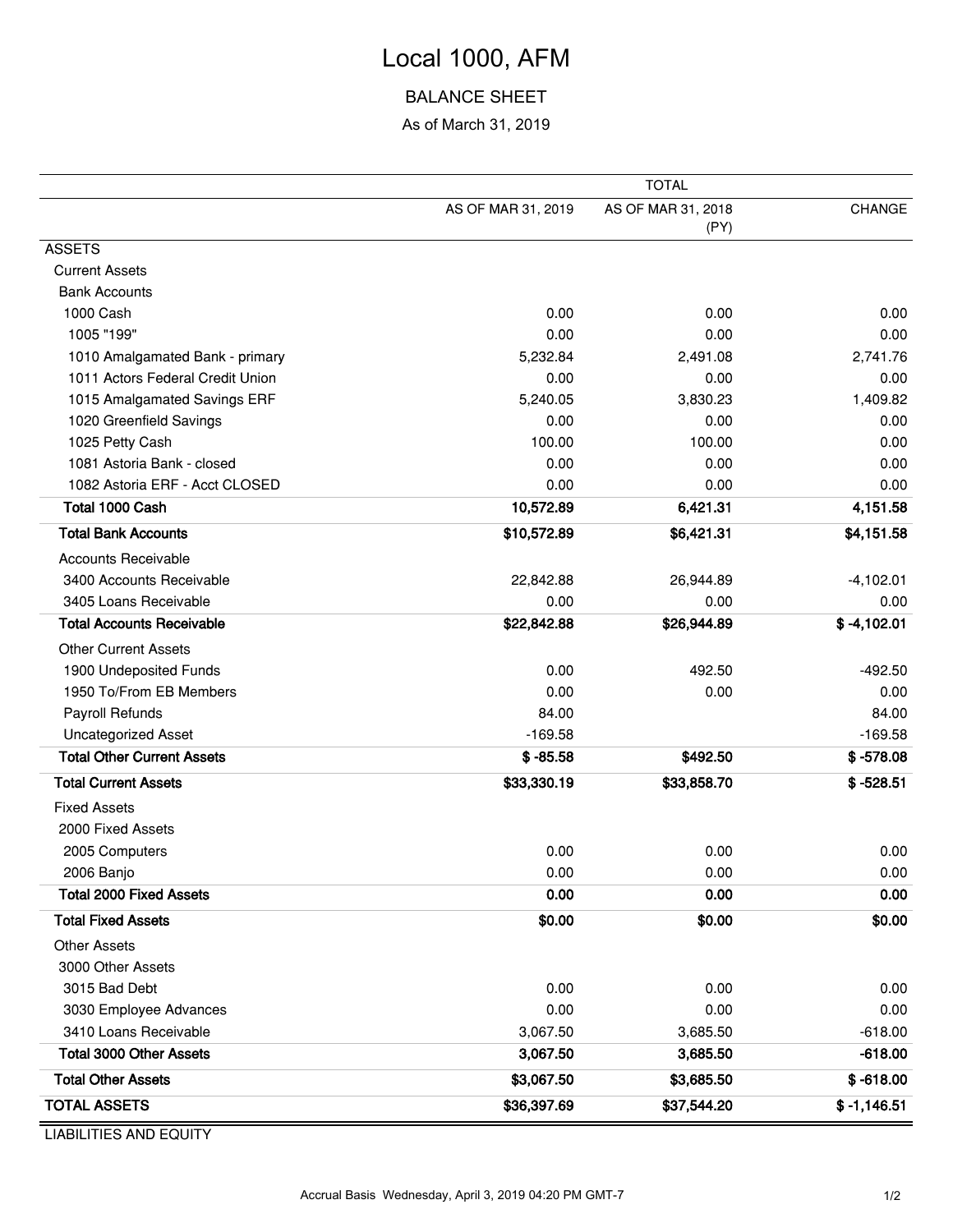|                                        | <b>TOTAL</b>       |                    |               |  |  |
|----------------------------------------|--------------------|--------------------|---------------|--|--|
|                                        | AS OF MAR 31, 2019 | AS OF MAR 31, 2018 | <b>CHANGE</b> |  |  |
|                                        |                    | (PY)               |               |  |  |
| Liabilities                            |                    |                    |               |  |  |
| <b>Current Liabilities</b>             |                    |                    |               |  |  |
| <b>Accounts Payable</b>                |                    |                    |               |  |  |
| 3550 Accounts Payable                  | 0.00               | 3,020.96           | $-3,020.96$   |  |  |
| <b>Total Accounts Payable</b>          | \$0.00             | \$3,020.96         | $$ -3,020.96$ |  |  |
| <b>Credit Cards</b>                    |                    |                    |               |  |  |
| 3554 Charges reimbursed to Local 1000  | 0.00               | 0.00               | 0.00          |  |  |
| 3555 AmEx Gold CLOSED                  | 0.00               | 0.00               | 0.00          |  |  |
| 3560 Union Plus CC                     | 0.00               | 0.00               | 0.00          |  |  |
| 3567 Capital One CC                    | 0.00               | 0.00               | 0.00          |  |  |
| 3568 Capital One SPARK CC              | 0.00               | 0.00               | 0.00          |  |  |
| 3569 Blue Business Plus Card-12001     | 393.86             | 2,830.73           | $-2,436.87$   |  |  |
| <b>Total Credit Cards</b>              | \$393.86           | \$2,830.73         | $$ -2,436.87$ |  |  |
| <b>Other Current Liabilities</b>       |                    |                    |               |  |  |
| 3500 Other Liabilities                 |                    |                    |               |  |  |
| 3515 TEMPO-AFM Legislative Actn Fnd    | 0.00               | 0.00               | 0.00          |  |  |
| 3520 ERF - tracking                    | 0.00               | 0.00               | 0.00          |  |  |
| 3525 Member Overpayments               | 281.00             | 281.00             | 0.00          |  |  |
| 3530 Payroll Liabilities               | 0.00               | 0.00               | 0.00          |  |  |
| 3535 Joe Hill Ed. Fund Tracking Acct   | 0.00               | 0.00               | 0.00          |  |  |
| <b>Total 3500 Other Liabilities</b>    | 281.00             | 281.00             | 0.00          |  |  |
| 3540 Payroll Liabilities               |                    |                    |               |  |  |
| 3541 10% to NY State                   | 592.92             | 80.58              | 512.34        |  |  |
| 3542 Federal Taxes (941/944)           | 812.21             | 859.01             | $-46.80$      |  |  |
| 3543 Federal Unemployment (940)        | 62.77              | $-20.28$           | 83.05         |  |  |
| 3544 NY - City Resident                | 0.00               | 0.00               | 0.00          |  |  |
| 3545 NY - Disability Employee          | 14.40              | 60.00              | $-45.60$      |  |  |
| 3546 NYS Employment Taxes              | 206.31             | 208.34             | $-2.03$       |  |  |
| 3547 NYS Income Tax                    | 285.92             | 324.89             | $-38.97$      |  |  |
| <b>Total 3540 Payroll Liabilities</b>  | 1,974.53           | 1,512.54           | 461.99        |  |  |
| <b>Total Other Current Liabilities</b> | \$2,255.53         | \$1,793.54         | \$461.99      |  |  |
| <b>Total Current Liabilities</b>       | \$2,649.39         | \$7,645.23         | $$ -4,995.84$ |  |  |
| <b>Total Liabilities</b>               | \$2,649.39         | \$7,645.23         | $$ -4,995.84$ |  |  |
| Equity                                 |                    |                    |               |  |  |
| 4005 Retained Earnings                 | 11,767.01          | 10,053.85          | 1,713.16      |  |  |
| 4010 Opening Bal Equity                | 0.00               | 0.00               | 0.00          |  |  |
| Net Income                             | 21,981.29          | 19,845.12          | 2,136.17      |  |  |
| <b>Total Equity</b>                    | \$33,748.30        | \$29,898.97        | \$3,849.33    |  |  |
| <b>TOTAL LIABILITIES AND EQUITY</b>    | \$36,397.69        | \$37,544.20        | $$ -1,146.51$ |  |  |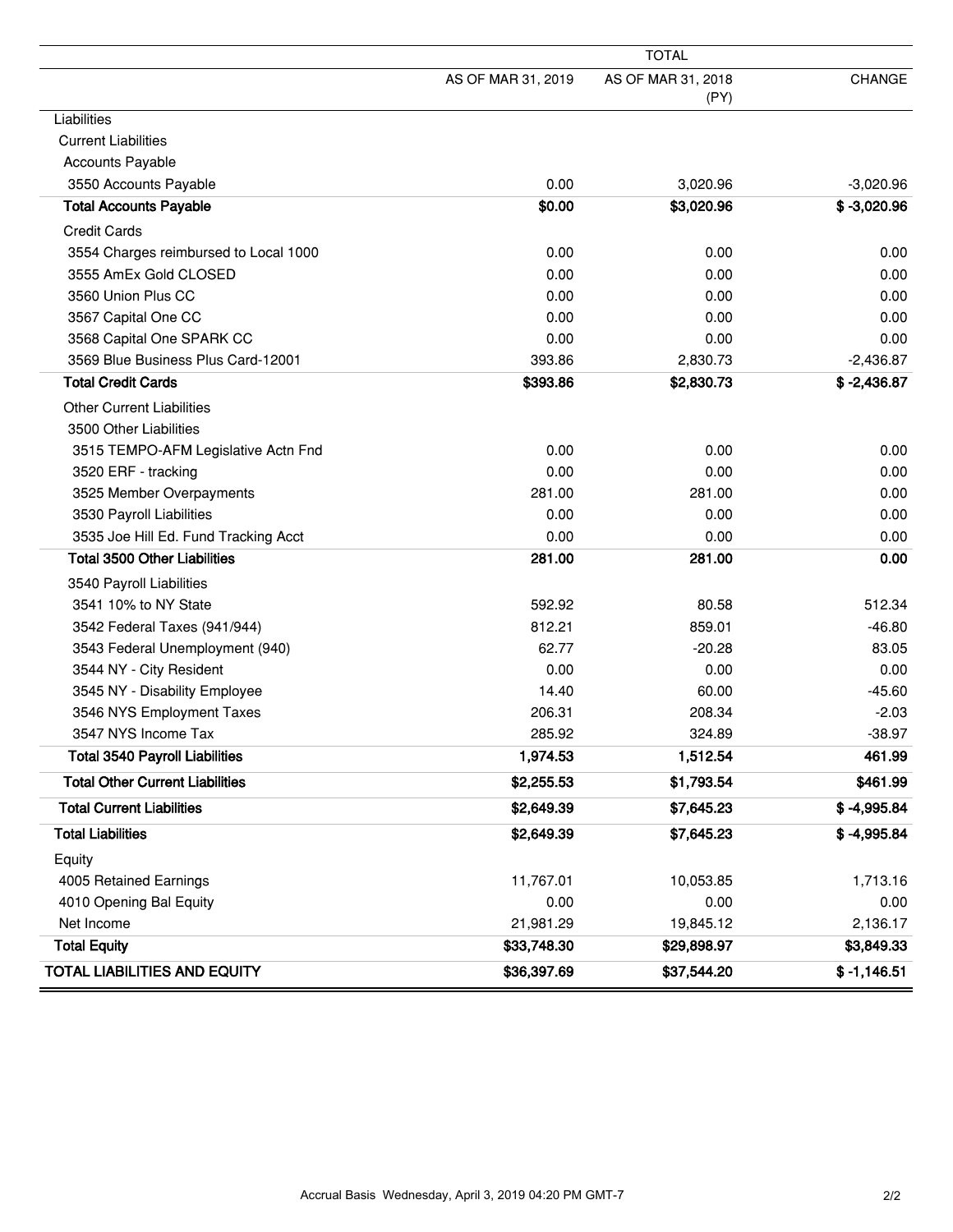## **Local 1000, AFM Profit and Loss January - March, 2019**

|                                        | Total |                    |    |                         |     |             |
|----------------------------------------|-------|--------------------|----|-------------------------|-----|-------------|
|                                        |       | Jan - Mar,<br>2019 |    | Jan - Mar,<br>2018 (PY) |     | Change      |
| <b>Income</b>                          |       |                    |    |                         |     |             |
| 5000 Membership Dues & Assesmnt        |       |                    |    |                         |     | 0.00        |
| 5010 Annual Dues                       |       | 46,930.69          |    | 44,142.83               |     | 2,787.86    |
| 5020 Quarterly Dues                    |       | 5,032.75           |    | 5,420.92                |     | $-388.17$   |
| 5025 Work Dues                         |       | 3,485.51           |    | 3,673.33                |     | -187.82     |
| 5030 Initiation Fee                    |       | 600.00             |    |                         |     | 600.00      |
| 5035 Re-Instatement Fees               |       | 100.00             |    | 25.00                   |     | 75.00       |
| 5040 Work Dues Equiv Donation          |       | 296.00             |    | 559.25                  |     | $-263.25$   |
| 5041 Individual Donations              |       |                    |    |                         |     | 0.00        |
| 5045 \$25 fo 25 years                  |       |                    |    | 150.00                  |     | $-150.00$   |
| <b>Total 5041 Individual Donations</b> | \$    | 0.00               | \$ | 150.00                  | -\$ | 150.00      |
| 5050 Joe Hill Educational Fund         |       | 3.25               |    | 10.00                   |     | $-6.75$     |
| 5055 ERF contributions                 |       | 71.69              |    | 591.50                  |     | $-519.81$   |
| Total 5000 Membership Dues & Assesmnt  | \$    | 56,519.89 \$       |    | 54,572.83 \$            |     | 1,947.06    |
| <b>Unapplied Cash Payment Income</b>   |       | 91.85              |    | $-381.43$               |     | 473.28      |
| <b>Total Income</b>                    | \$    | 56,611.74 \$       |    | 54,191.40 \$            |     | 2,420.34    |
| <b>Gross Profit</b>                    | \$    | 56,611.74 \$       |    | 54,191.40 \$            |     | 2,420.34    |
| <b>Expenses</b>                        |       |                    |    |                         |     |             |
| 6050 Grants to Members                 |       |                    |    | 2,000.00                |     | $-2,000.00$ |
| 6300 Occupancy                         |       |                    |    |                         |     | 0.00        |
| 6305 Rent                              |       | 1,500.00           |    | 1,500.00                |     | 0.00        |
| <b>Total 6300 Occupancy</b>            | \$    | $1,500.00$ \$      |    | $1,500.00$ \$           |     | 0.00        |
| 6400 Telecommunications                |       |                    |    |                         |     | 0.00        |
| 6405 Telephone                         |       | 102.39             |    | 99.47                   |     | 2.92        |
| <b>Total 6400 Telecommunications</b>   | \$    | 102.39 \$          |    | 99.47 \$                |     | 2.92        |
| 6500 Printing                          |       |                    |    |                         |     | 0.00        |
| 6525 Newsletter                        |       |                    |    |                         |     | 0.00        |
| 6530 Design Newsletter                 |       | 300.00             |    | 320.00                  |     | $-20.00$    |
| 6535 Printing Newsletter               |       | 983.55             |    | 1,170.76                |     | $-187.21$   |
| <b>6540 Mailing Services</b>           |       | 728.38             |    |                         |     | 728.38      |
| <b>Total 6525 Newsletter</b>           | \$    | 2,011.93 \$        |    | 1,490.76 \$             |     | 521.17      |
| <b>Total 6500 Printing</b>             | \$    | 2,011.93 \$        |    | 1,490.76 \$             |     | 521.17      |
| 6600 Postage & Shipping                |       |                    |    |                         |     | 0.00        |
| 6605 Postage                           |       | 28.46              |    | 25.97                   |     | 2.49        |
| 6610 Shipping                          |       | 225.00             |    | 296.45                  |     | $-71.45$    |
| Total 6600 Postage & Shipping          | \$    | 253.46 \$          |    | 322.42                  | -\$ | 68.96       |
| 6700 Office                            |       |                    |    |                         |     | 0.00        |
| 6710 Office Supplies                   |       | 509.46             |    | 47.34                   |     | 462.12      |
| 6715 Office Other Exp                  |       |                    |    | 119.07                  |     | $-119.07$   |
| Total 6700 Office                      | \$    | 509.46 \$          |    | 166.41 \$               |     | 343.05      |
| 6720 Bank Charges                      |       |                    |    | $-225.00$               |     | 225.00      |
| 6740 Paypal fees                       |       | 39.83              |    | 4.26                    |     | 35.57       |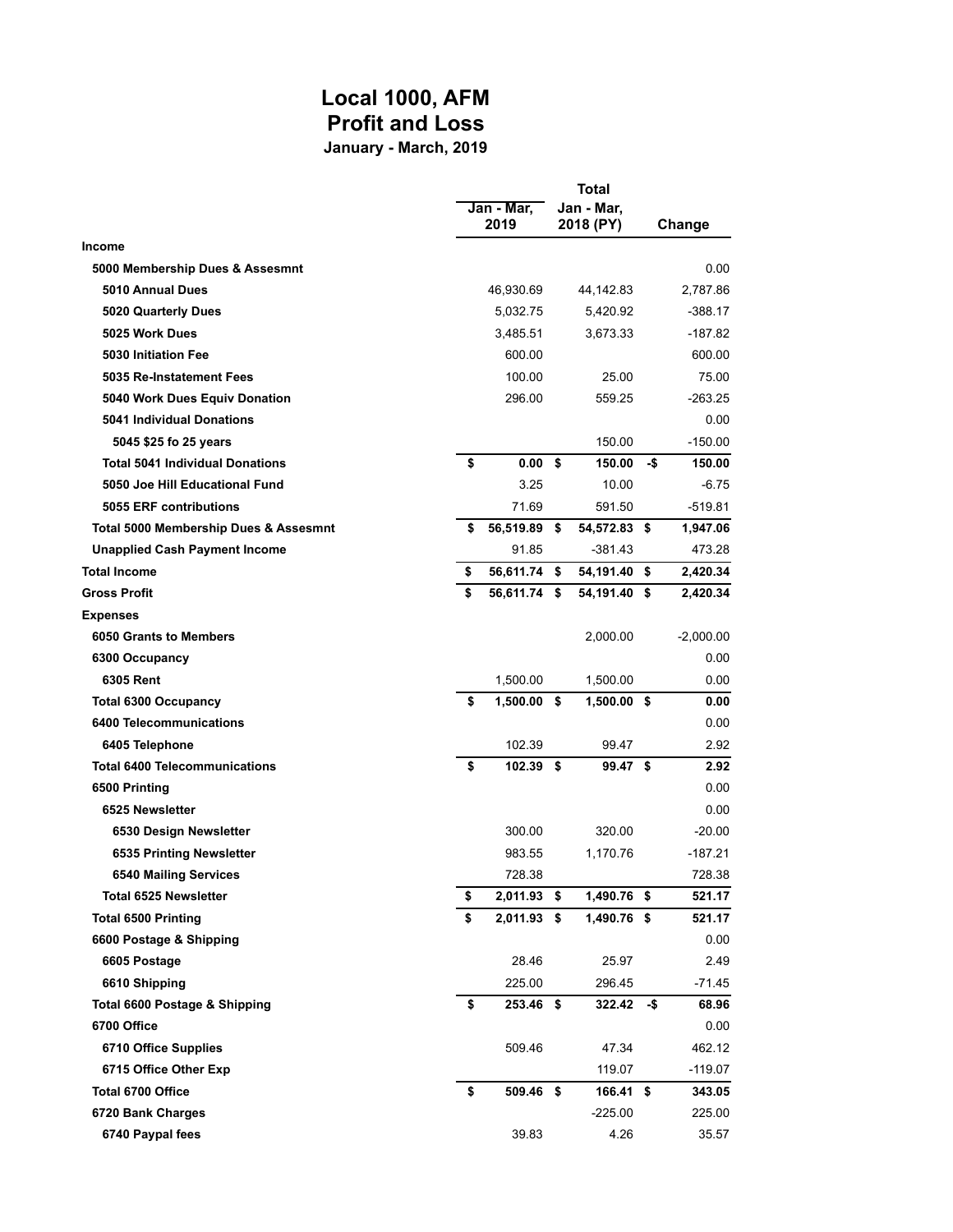| 6745 Stripe fees                                 | 291.06                  | 233.04       |     | 58.02     |
|--------------------------------------------------|-------------------------|--------------|-----|-----------|
| 6750 Square fees                                 |                         | 28.24        |     | $-28.24$  |
| 6752 Bill and Pay, SPS, Skyline Payments         | 745.32                  | 691.48       |     | 53.84     |
| 6760 Credit Card Interest/Fees                   | $-4.57$                 | 17.26        |     | -21.83    |
| <b>Total 6720 Bank Charges</b>                   | \$<br>1,071.64 \$       | 749.28 \$    |     | 322.36    |
| 6900 Accounting                                  |                         |              |     | 0.00      |
| 6910 Bookkeeping & Accounting                    |                         | 78.00        |     | $-78.00$  |
| <b>Total 6900 Accounting</b>                     | \$<br>0.00 <sup>5</sup> | 78.00        | -\$ | 78.00     |
| 7100 Computer                                    |                         |              |     | 0.00      |
| 7110 Computer Related                            |                         |              |     | 0.00      |
| 7121 Software                                    | 271.11                  | 101.25       |     | 169.86    |
| <b>Total 7110 Computer Related</b>               | \$<br>271.11 \$         | 101.25 \$    |     | 169.86    |
| 7150 Website                                     |                         |              |     | 0.00      |
| 7156 Website Hosting                             | 45.00                   | 58.95        |     | $-13.95$  |
| <b>Total 7150 Website</b>                        | \$<br>45.00 \$          | 58.95        | -\$ | 13.95     |
| <b>Total 7100 Computer</b>                       | \$<br>316.11 S          | 160.20 \$    |     | 155.91    |
| 7300 Conference & Exec Meetings                  |                         |              |     | 0.00      |
| 7305 Airfare                                     | 425.21                  | 783.62       |     | $-358.41$ |
| 7306 Taxes & Carrier Imposed Fees                | 10.04                   |              |     | 10.04     |
| <b>Total 7305 Airfare</b>                        | \$<br>435.25 \$         | 783.62       | -\$ | 348.37    |
| 7310 Conference Fees                             | 175.00                  | 265.00       |     | $-90.00$  |
| 7315 Lodging                                     | 2,696.35                | 2,173.15     |     | 523.20    |
| 7320 Meals                                       | 7.36                    | 215.21       |     | $-207.85$ |
| 7335 Ground transportation                       | 118.78                  | 101.80       |     | 16.98     |
| 7340 Per Diem                                    | 600.00                  | 240.00       |     | 360.00    |
| 7344 (Exhibit Hall Fee)                          | 60.00                   |              |     | 60.00     |
| 7345 SFZ (Showcase Free Zone)                    |                         | 24.41        |     | -24.41    |
| <b>Total 7300 Conference &amp; Exec Meetings</b> | \$<br>4,092.74 \$       | 3,803.19 \$  |     | 289.55    |
| 7400 AFM Per Capita Taxes                        | 8,019.00                | 8,085.00     |     | -66.00    |
| <b>7500 AFM FIF</b>                              | 325.00                  |              |     | 325.00    |
| 8000 Advertising/Promotion                       |                         |              |     | 0.00      |
| <b>8010 Promotional Materials</b>                |                         | 109.63       |     | -109.63   |
| 8050 Brochures                                   |                         |              |     | 0.00      |
| 8055 Design Brochures                            |                         | 280.00       |     | $-280.00$ |
| 8060 Printing Brochures                          |                         | 599.73       |     | $-599.73$ |
| <b>Total 8050 Brochures</b>                      | \$<br>$0.00$ \$         | 879.73       | -\$ | 879.73    |
| <b>Total 8000 Advertising/Promotion</b>          | \$<br>$0.00\;$ \$       | 989.36       | -\$ | 989.36    |
| <b>Payroll Expenses</b>                          |                         |              |     | 0.00      |
| <b>Disability Insurance</b>                      |                         | 91.70        |     | -91.70    |
| <b>Pension</b>                                   | 1,038.61                | 976.38       |     | 62.23     |
| <b>Taxes</b>                                     | 999.11                  | 930.13       |     | 68.98     |
| Wages                                            | 10,461.68               | 10,619.28    |     | $-157.60$ |
| <b>Work Comp</b>                                 |                         | 213.70       |     | $-213.70$ |
| <b>Total Payroll Expenses</b>                    | \$<br>12,499.40 \$      | 12,831.19    | -\$ | 331.79    |
| <b>Unapplied Cash Bill Payment Expense</b>       | 0.00                    | 0.00         |     | 0.00      |
| Total Expenses                                   | \$<br>30,701.13 \$      | 32,275.28    | -\$ | 1,574.15  |
| <b>Net Operating Income</b>                      | \$<br>25,910.61 \$      | 21,916.12 \$ |     | 3,994.49  |
| Other Income                                     |                         |              |     |           |
| 5100 Investment Income                           |                         |              |     | 0.00      |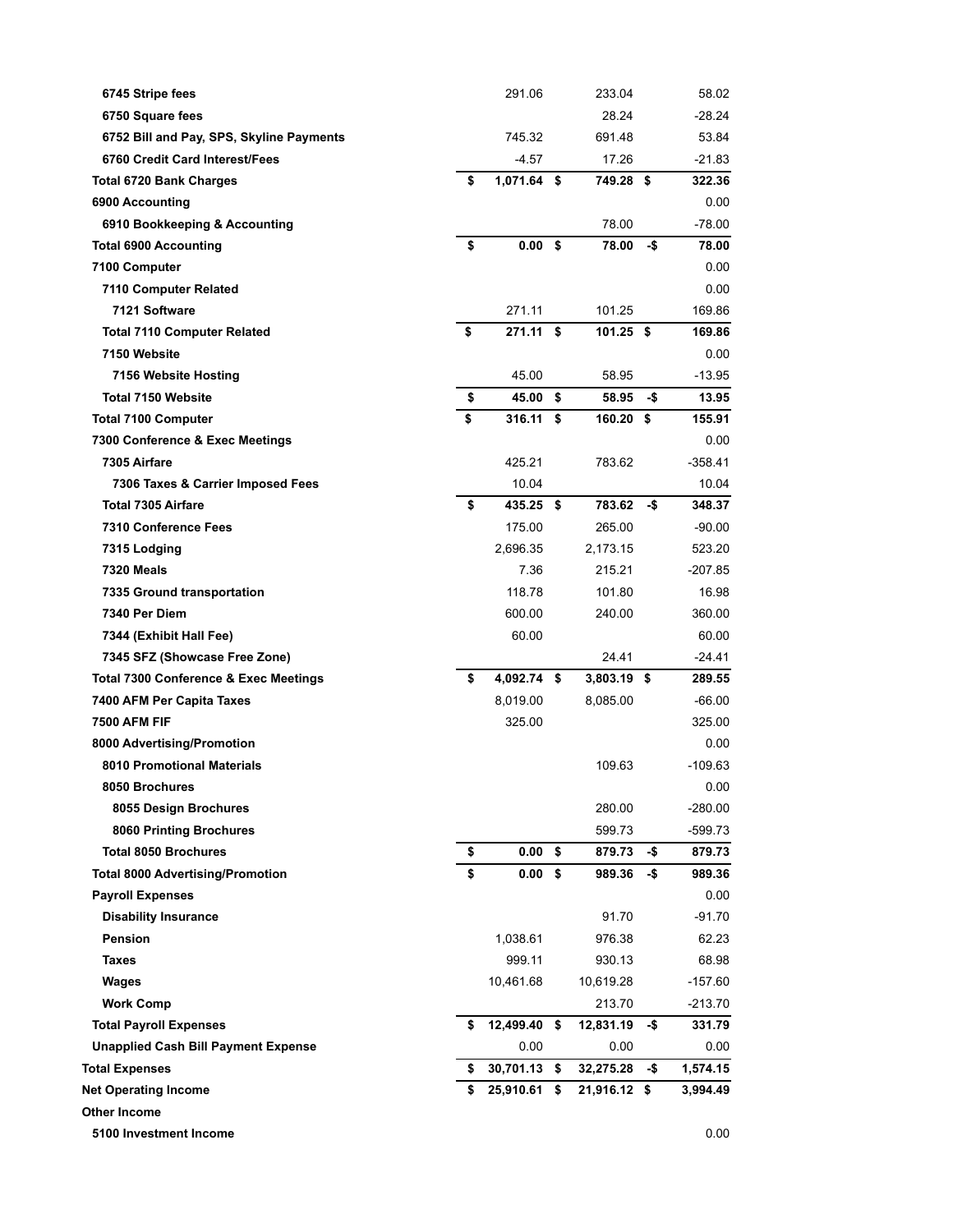| 5101 Amex (points used for cash)    |    |           |      | 5.48         | $-5.48$  |
|-------------------------------------|----|-----------|------|--------------|----------|
| 5105 Bank Interest                  |    | 1.24      |      | 0.94         | 0.30     |
| <b>Total 5100 Investment Income</b> | \$ | 1.24S     |      | $6.42 - $$   | 5.18     |
| <b>Total Other Income</b>           | \$ | 1.24S     |      | $6.42 - $$   | 5.18     |
| <b>Net Other Income</b>             | S  | 1.24S     |      | $6.42 - $$   | 5.18     |
| Net Income                          | \$ | 25.911.85 | - \$ | 21.922.54 \$ | 3,989.31 |
| <b>AR Adjustment</b>                |    | 26.762.69 |      | 26.082.83    |          |
| <b>Actual Cash Basis Profit</b>     |    | (850.84)  |      | (4, 160.29)  |          |

Wednesday, Apr 03, 2019 04:19:35 PM GMT-7 - Cash Basis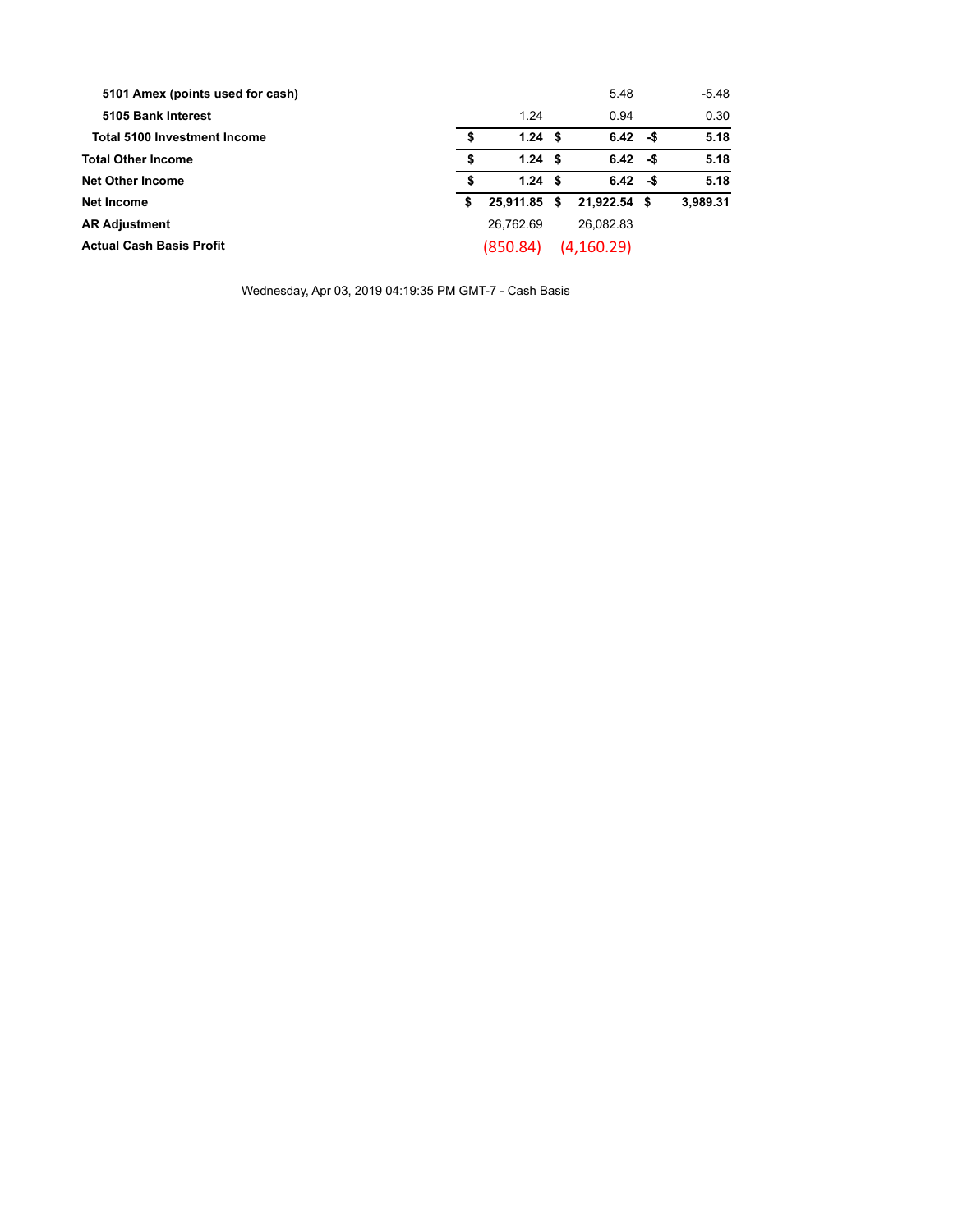# Local 1000, AFM

### PROFIT AND LOSS

January - March, 2019

|                                        | <b>TOTAL</b>    |                      |               |  |  |
|----------------------------------------|-----------------|----------------------|---------------|--|--|
|                                        | JAN - MAR, 2019 | JAN - MAR, 2018 (PY) | <b>CHANGE</b> |  |  |
| Income                                 |                 |                      |               |  |  |
| 5000 Membership Dues & Assesmnt        |                 |                      |               |  |  |
| 5010 Annual Dues                       | 44,133.69       | 44,143.33            | $-9.64$       |  |  |
| 5020 Quarterly Dues                    | 3,898.00        | 5,369.00             | $-1,471.00$   |  |  |
| 5025 Work Dues                         | 3,465.00        | 4,168.35             | $-703.35$     |  |  |
| 5030 Initiation Fee                    | 600.00          |                      | 600.00        |  |  |
| 5035 Re-Instatement Fees               | 100.00          | 25.00                | 75.00         |  |  |
| 5040 Work Dues Equiv Donation          | 296.00          | 559.25               | $-263.25$     |  |  |
| 5041 Individual Donations              |                 |                      |               |  |  |
| 5045 \$25 fo 25 years                  |                 | 150.00               | $-150.00$     |  |  |
| 5046 Amy Gift Donation                 |                 | 0.03                 | $-0.03$       |  |  |
| <b>Total 5041 Individual Donations</b> |                 | 150.03               | $-150.03$     |  |  |
| 5050 Joe Hill Educational Fund         |                 | 34.00                | $-34.00$      |  |  |
| 5055 ERF contributions                 | 61.00           | 604.50               | $-543.50$     |  |  |
| Total 5000 Membership Dues & Assesmnt  | 52,553.69       | 55,053.46            | $-2,499.77$   |  |  |
| <b>Total Income</b>                    | \$52,553.69     | \$55,053.46          | $$ -2,499.77$ |  |  |
| <b>GROSS PROFIT</b>                    | \$52,553.69     | \$55,053.46          | $$ -2,499.77$ |  |  |
| Expenses                               |                 |                      |               |  |  |
| 6050 Grants to Members                 |                 | 2,000.00             | $-2,000.00$   |  |  |
| 6300 Occupancy                         |                 |                      |               |  |  |
| 6305 Rent                              | 1,500.00        | 1,500.00             | 0.00          |  |  |
| <b>Total 6300 Occupancy</b>            | 1,500.00        | 1,500.00             | 0.00          |  |  |
| 6400 Telecommunications                |                 |                      |               |  |  |
| 6405 Telephone                         | 102.39          | 99.47                | 2.92          |  |  |
| <b>Total 6400 Telecommunications</b>   | 102.39          | 99.47                | 2.92          |  |  |
| 6500 Printing                          |                 |                      |               |  |  |
| 6525 Newsletter                        |                 |                      |               |  |  |
| 6530 Design Newsletter                 | 300.00          | 320.00               | $-20.00$      |  |  |
| 6535 Printing Newsletter               | 983.55          | 1,170.76             | $-187.21$     |  |  |
| 6540 Mailing Services                  | 728.38          | 800.35               | $-71.97$      |  |  |
| Total 6525 Newsletter                  | 2,011.93        | 2,291.11             | $-279.18$     |  |  |
| <b>Total 6500 Printing</b>             | 2,011.93        | 2,291.11             | $-279.18$     |  |  |
| 6600 Postage & Shipping                |                 |                      |               |  |  |
| 6605 Postage                           | 28.46           | 25.97                | 2.49          |  |  |
| 6610 Shipping                          | 225.00          | 296.45               | $-71.45$      |  |  |
| Total 6600 Postage & Shipping          | 253.46          | 322.42               | $-68.96$      |  |  |
| 6700 Office                            |                 |                      |               |  |  |
| 6710 Office Supplies                   | 509.46          | 47.34                | 462.12        |  |  |
| 6715 Office Other Exp                  |                 | 119.07               | $-119.07$     |  |  |
| Total 6700 Office                      | 509.46          | 166.41               | 343.05        |  |  |
| 6720 Bank Charges                      |                 | $-225.00$            | 225.00        |  |  |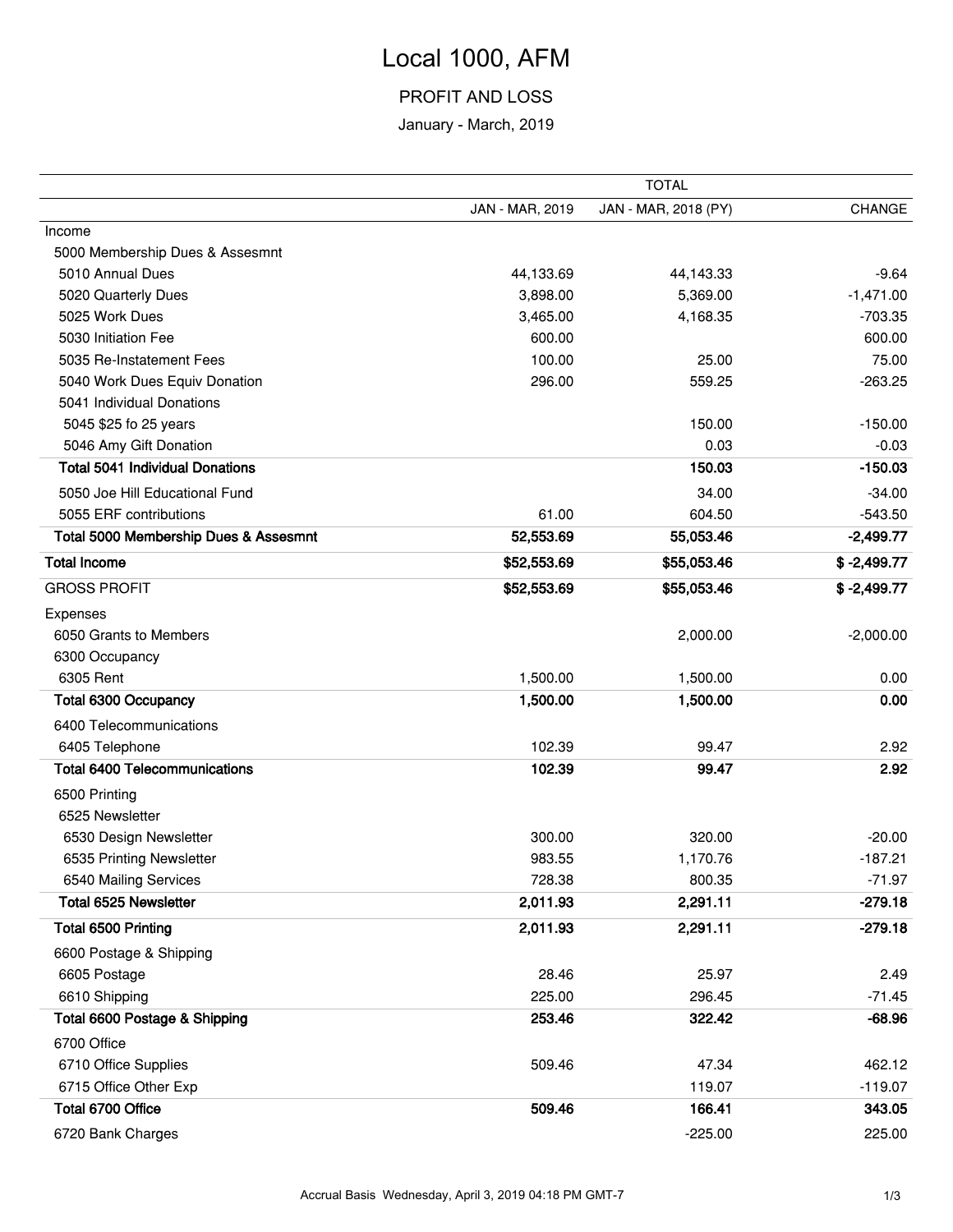|                                          |                 | <b>TOTAL</b>         |               |
|------------------------------------------|-----------------|----------------------|---------------|
|                                          | JAN - MAR, 2019 | JAN - MAR, 2018 (PY) | <b>CHANGE</b> |
| 6740 Paypal fees                         | 39.83           | 4.26                 | 35.57         |
| 6745 Stripe fees                         | 291.06          | 233.04               | 58.02         |
| 6750 Square fees                         |                 | 28.24                | $-28.24$      |
| 6752 Bill and Pay, SPS, Skyline Payments | 745.32          | 691.48               | 53.84         |
| 6760 Credit Card Interest/Fees           | $-4.57$         | 17.26                | $-21.83$      |
| Total 6720 Bank Charges                  | 1,071.64        | 749.28               | 322.36        |
| 6900 Accounting                          |                 |                      |               |
| 6910 Bookkeeping & Accounting            |                 | 78.00                | $-78.00$      |
| <b>Total 6900 Accounting</b>             |                 | 78.00                | $-78.00$      |
| 7100 Computer                            |                 |                      |               |
| 7110 Computer Related                    |                 |                      |               |
| 7121 Software                            | 271.11          | 101.25               | 169.86        |
| <b>Total 7110 Computer Related</b>       | 271.11          | 101.25               | 169.86        |
| 7150 Website                             |                 |                      |               |
| 7156 Website Hosting                     | 45.00           | 58.95                | $-13.95$      |
| Total 7150 Website                       | 45.00           | 58.95                | $-13.95$      |
| <b>Total 7100 Computer</b>               |                 |                      |               |
|                                          | 316.11          | 160.20               | 155.91        |
| 7300 Conference & Exec Meetings          |                 |                      |               |
| 7305 Airfare                             | 425.21          | 1,487.49             | $-1,062.28$   |
| 7306 Taxes & Carrier Imposed Fees        | 10.04           |                      | 10.04         |
| <b>Total 7305 Airfare</b>                | 435.25          | 1,487.49             | $-1,052.24$   |
| 7310 Conference Fees                     | 175.00          | 365.00               | $-190.00$     |
| 7315 Lodging                             | 2,568.86        | 2,320.96             | 247.90        |
| 7320 Meals                               | 7.36            | 215.21               | $-207.85$     |
| 7335 Ground transportation               | 118.78          | 254.05               | $-135.27$     |
| 7340 Per Diem                            | 600.00          | 1,040.00             | $-440.00$     |
| 7344 (Exhibit Hall Fee)                  | 60.00           |                      | 60.00         |
| 7345 SFZ (Showcase Free Zone)            |                 | 209.83               | $-209.83$     |
| Total 7300 Conference & Exec Meetings    | 3,965.25        | 5,892.54             | $-1,927.29$   |
| 7400 AFM Per Capita Taxes                | 8,019.00        | 8,085.00             | $-66.00$      |
| 7500 AFM FIF                             | 325.00          |                      | 325.00        |
| 8000 Advertising/Promotion               |                 |                      |               |
| 8010 Promotional Materials               |                 | 109.63               | $-109.63$     |
| 8050 Brochures                           |                 |                      |               |
| 8055 Design Brochures                    |                 | 329.78               | $-329.78$     |
| 8060 Printing Brochures                  |                 | 599.73               | $-599.73$     |
| <b>Total 8050 Brochures</b>              |                 | 929.51               | $-929.51$     |
| <b>Total 8000 Advertising/Promotion</b>  |                 | 1,039.14             | $-1,039.14$   |
| Payroll Expenses                         |                 |                      |               |
| <b>Disability Insurance</b>              |                 | 91.70                | $-91.70$      |
| Pension                                  | 1,038.61        | 976.38               | 62.23         |
| <b>Taxes</b>                             | 999.11          | 930.13               | 68.98         |
| Wages                                    | 10,461.68       | 10,619.28            | $-157.60$     |
| Work Comp                                |                 | 213.70               | $-213.70$     |
| <b>Total Payroll Expenses</b>            | 12,499.40       | 12,831.19            | $-331.79$     |
| <b>Total Expenses</b>                    | \$30,573.64     | \$35,214.76          | $$ -4,641.12$ |
| NET OPERATING INCOME                     | \$21,980.05     | \$19,838.70          | \$2,141.35    |
|                                          |                 |                      |               |